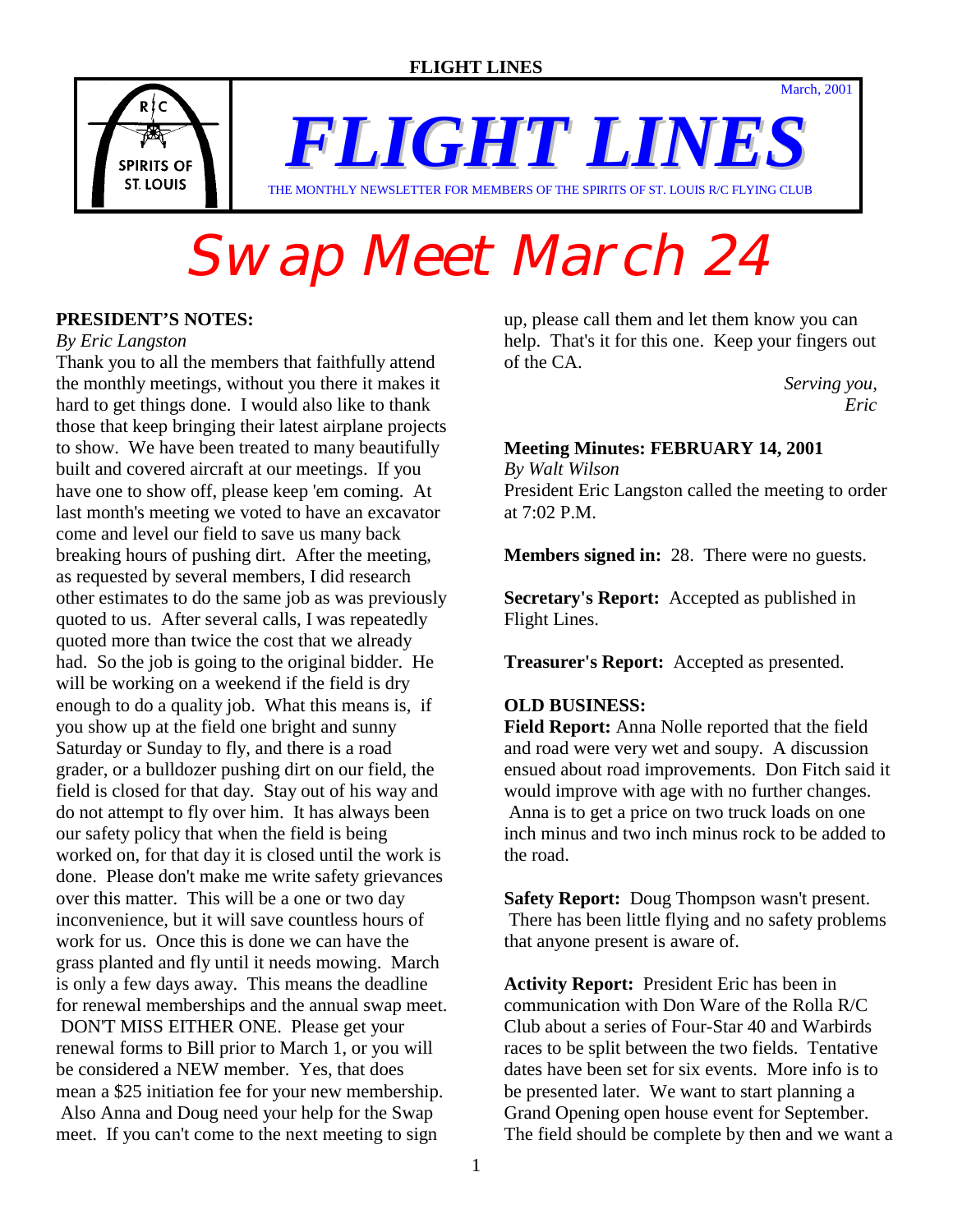big event with all kinds of flying and publicity to bring the club to the attention of the community. An extensive discussion followed concerning possible features of the event.

**GSLMA Report.** Pat Keebey highlighted segments of the GSLMA meeting minutes and noted that it would be beneficial for us all if we sent in Buder Park Flying Permit applications with a donation, even if we don't plan to fly there this year. The more people who sign up, the easier it is to justify having the public flying field. Complete minutes are included elsewhere in this newsletter.

**Swap Meet:** Anna Nolle reported that flyers advertising the event would be mailed out the next day. Reservations are coming in from as far away as Indiana already. A sign-up sheet was passed around at the meeting, but more help is needed. We are running it this year, so we'll need all the help we can get.

**Pavilion:** The locations for support posts have been marked and the builder is waiting for warmer, dryer weather to start work.

**Clayton Rotary Club Presentation:** Craig Finks, who organized the presentation, wasn't present at the Spirits meeting. Walt Wilson gave a report. Craig, Les Richman, Gene Jones and Walt showed their planes and discussed the hobby at a Rotary meeting on January 24th. An article about the event is included in this newsletter.

**Recruiting:** Membership is down by about 20 people from last year. It was noted that membership is now \$100.00 instead of the \$25.00 last year, and the winter has been very bad for flying. When Spring comes, better weather and flying conditions should increase interest. Printed tri-folds, introducing the club, have been distributed to the hobby shops in the area deemed most likely to have inquiries about R/C flying.

#### **NEW BUSINESS:**

**Field Leveling:** The farmer, who the land owner had promised would plow the field, has not responded to our requests to do so. President Eric has contacted a small contractor through contacts at Fred Weber and gotten an estimate to level the field and build up the dirt around the edges of the runway. Not much leveling is required and the estimate is between \$1200.00 and \$1500.00 depending upon how long the job takes. Bob Rolf, who has access to similar equipment, made a lower quote, but upon further consideration, said this is a good deal. Don Fitch made a motion, seconded by Gene Jones, to authorize the money to proceed with the job. The motion passed unanimously.



*George Cooper brought this cosmetically-modified Sig Four-Star 60. It's powered by a Saito .91 fourstroke and is covered with Ultracote. This is the first plane George has built in 55 years. He hasn't flown it yet.* 

#### **Meeting Activity:**

Bill Lindewirth talked about his experiences at the Superman Jet Rally at Metropolis, Illinois, in October. Many big-name flyers were there and most of the planes were turbine-powered. Only a few were ducted fans. Many of the turbinepowered planes were capable of speeds as high as 260 mph. The cost of planes and power plants of this caliber don't seem to be a deterrent. The Concord shown on page five of the December Flight Lines is said to have cost upwards of \$80,000.00 to build. Many of the jets were valued in the \$10,000.00 to \$20,000.00 range. One such plane, valued at \$18,000.00, crashed and burst into flames. By the time they could put the fire out, all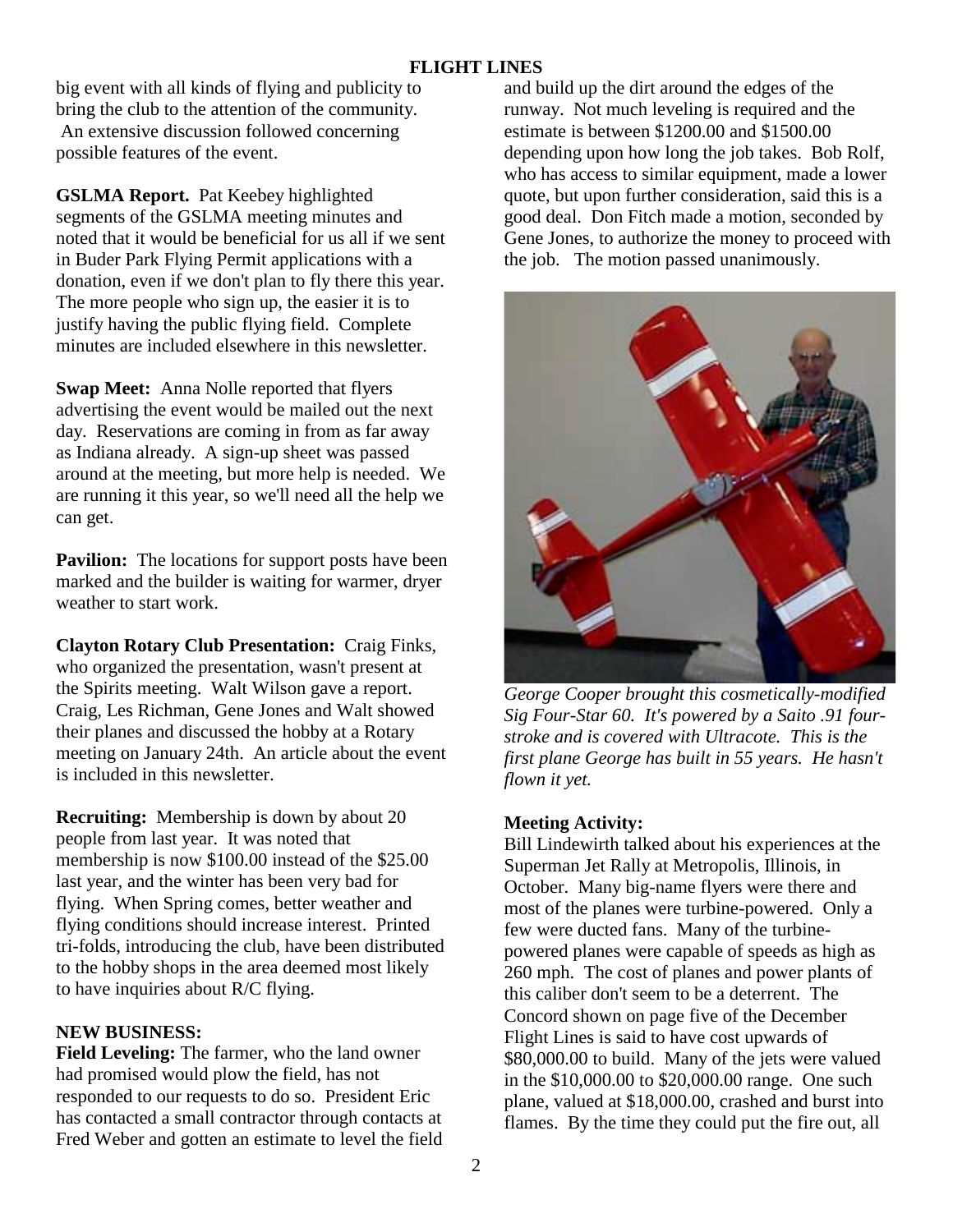was destroyed except a few pieces that would fit in a coffee can.

**Planes Shown:** Five members brought planes, or parts thereof, for presentation. The pictures and captions explain each one.



*Phil Abbadessa shows his new Sig Four-Star 60. He has reinforced areas that he thought were design weak spots. It's covered with 21st Century Coverite and powered by a Super Tigre .75 that was lost in the woods adjacent to our field for three months. After he found it, he cleaned the engine up and it ran perfectly on the first try. He's even using the same glow plug! He found the lost plane in November. Some recovered radio components are also being used in this new bird. It has been flown.* 

## **HELP WANTED FOR SWAP MEET**

**We will have a sign-up sheet for helpers at the March Spirits meeting. Your help is needed to make the Swap Meet a success! If you can't make it to the meeting, call Anna Nolle at: 314-298-8664 or e-mail: nollea@yahoo.com to volunteer.** 



*Steve Ramonczuk shows his Lanier Stinger 120. It's powered by a Zenoah G38 and is covered with century 21 Coverite, It has an 80-inch wingspan and weighs 16 pounds, considerably more than advertised, without the battery. It has a 24-ounce fuel tank which will probably be replaced with a smaller one when he adds a smoke tank. He says it's a good, relatively inexpensive kit but includes no hardware. He hasn't flown it to date.* 



*Cliff Nolle holds Dad Frank nolle's Carl Goldberg Ultimate 10-300 ARF biplane. It has a Saito 1.50 four-stroke for power. Frank experienced minor problems with wing alignment and setup, but is generally very pleased with the plane. He hasn't flown it yet.*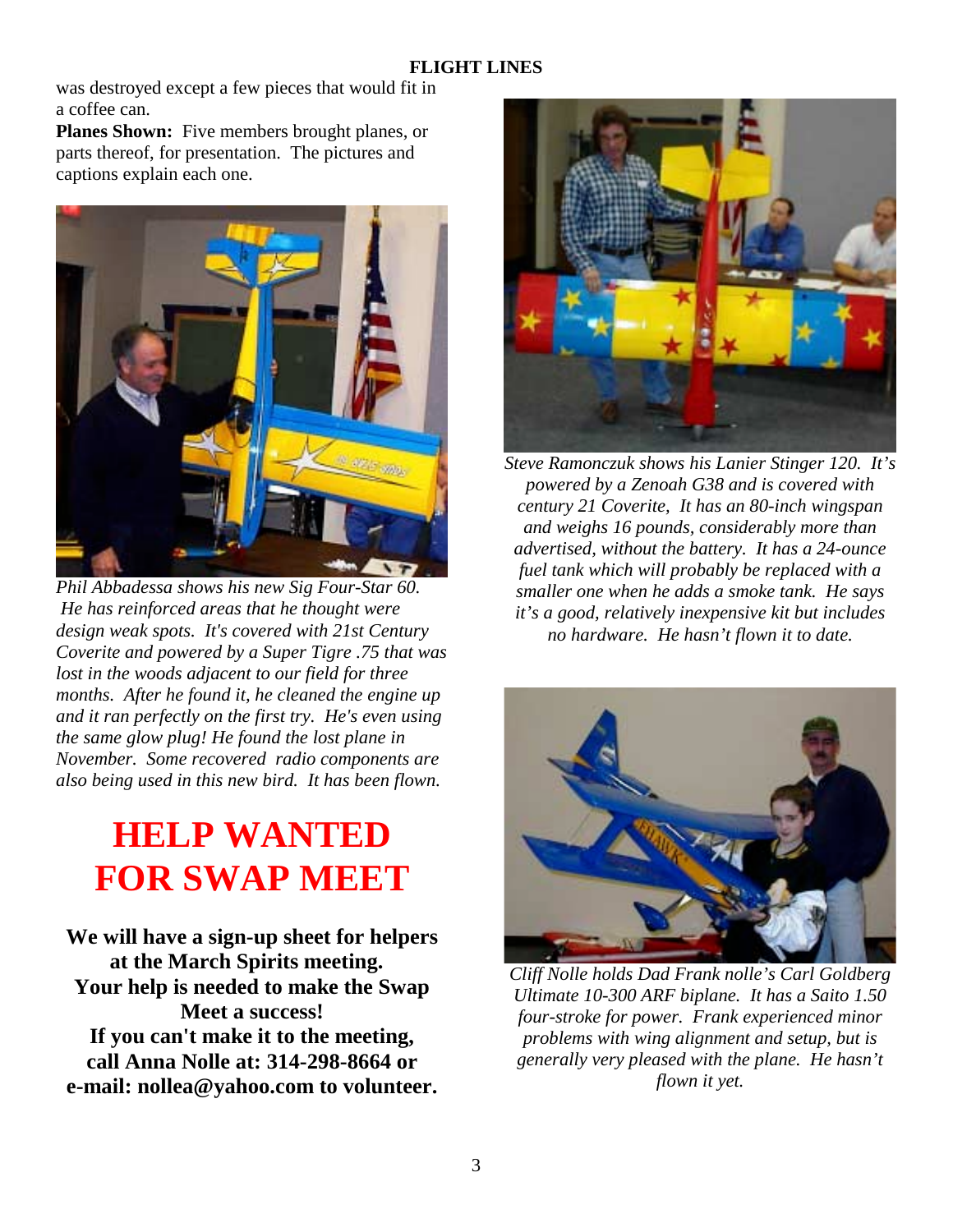

*Left: Pat Keebey brought a wing he is finishing using fiberglass made with water-based polyurethane paint. He says it's odorless, claeaner, lighter and works easier than fiberglass made with polyester or epoxy resin.* 

**Meeting was adjourned** at 8:50 P.M.

### **Membership Renewals**

**Please keep in mind that your 2000 Spirits Membership expired on December 31, 2000. Membership renewals will only be accepted through March 1, 2001. After that time, NO renewals will be accepted without the \$25.00 New Member Initiation Fee. Thank You; Bill Lindewirth, Membership Chairman** 

#### **GSLMA MINUTES: FEBRUARY 7, 2001 MEETING**

*By Pat Keebey*

**Attendance:** All clubs present except Balsa Busters, Boeing Phantom Fliers and St. Louis R/C.

#### **Treasurers Report:** Field Fund: \$1530.42 A

thank you to the following clubs who have made a big donation to GSLMA.

| Lafayette Esquadrille                         | \$100.00 |
|-----------------------------------------------|----------|
| St. Louis R/C                                 | \$100.00 |
| Sam NX211Lone Eagles                          | \$100.00 |
| Spirits of St. Louis R/C Flying Club \$200.00 |          |
| <b>Whirly Birds</b>                           | \$100.00 |

#### **Field Report:**

**A.** Rails and fence posts are being taken down by the R/C field. New fencing is being put up by the Parks Department.

 **B.** The fence along the Control Line Area was extended last year by GSLMA.

 **C.** GSLMA spends money as follows: Porta-Potty, fence repair, resealing of runways and Control Line circles, striping on R/C runway and circles, grass seed and fertilizer when the park gets flooded. Miscellaneous equipment is purchased for the Parks Department as a good will program.

#### **Committee Report-***Ron Carr*

**A.** February 25 - Control Line Stunt and Racing Contest coming up.

 **B.** Do not park on grass areas unless you have a permit.

 **C.** May 19 and 20, August 19, and September 22 and 23, will be contests that will require additional parking. GSLMA will ask permission to park cars on both sides of the road. GSLMA will try to make those arrangements.

#### **OLD BUSINESS**

 **A.** Reservation dates for the 2001 Contest Season have been sent to Justin Hirsch for approval. Contests have participants from out of state.  **B.** Crestwood Mall Show - Will probably be in March. GSLMA needs to know number of participants and airplanes from each club. The Mall Show will be a one day event lasting from approximately 8:00 A.M. till 10:00 P.M. Each club should send a schedule of members to help answer questions and oversee equipment on display.

#### **NEW BUSINESS**

 **A**. New Buder schedule for 2001 passed out at the GSLMA meeting. All clubs should check your contest dates.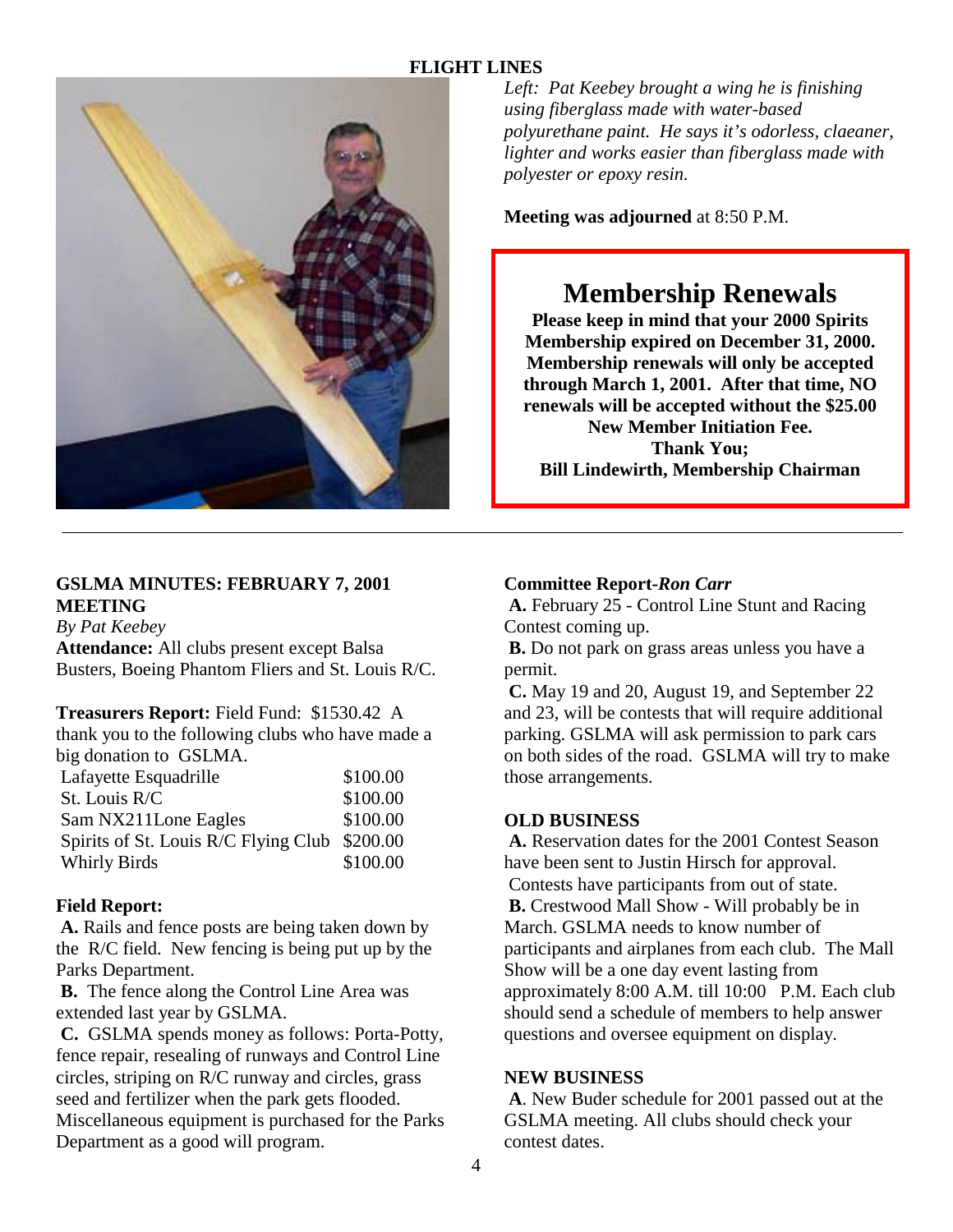**B**. Buder permits are now up to 161.

 **C**. A letter was given to Pete George, covering debris removal south of the Control Line area. A clean up program is being developed. **D.** GSLMA President Pete George's E-mail address is:

#### **twometer@worldnet.att.net**

(make sure all letters are lower case). Pete George, President of GSLMA had a great article about his glider tow event last year in the March 2001 Model Aviation Magazine.  **E.** Airshow - What do you think? How big? Possible dates in September? Should we charge for parking? Discussed having all proceeds go to Alzheimers Research. More information next month.

**F.** All clubs- GSLMA still needs a list of all club officers with phone numbers.

**Meeting adjourned.** The next meeting will be March 7, 2001 at 8 p.m. in the East Room of the St. Louis County Library on South Lindbergh.

#### **The Last Word:**

#### *By Walt Wilson*

Just as soon as I put an article in last month's Flight Lines about our web site, they took it off-line for a week! It seems that Yahoo bought Simplenet and was in the process of converting their web sites to new servers or something like that. Anyway, it's back on line now, so go look at it! The new address is:

#### **www.spiritsofstl.com**

It'll also work without the "www". The old address; **www.spirits.simplenet.com**

will also continue to work for approximately six months. While doing his periodic update to our web site, our Webmaster, Paul Geders, has deleted the 1999 issues of Flight Lines. You can still look at, or download, issues back to January, 2000. Kevin Gianino's phone number was given incorrectly in last month's newsletter. His correct number is:

 Kevin Gianino 314-291-4572 Not much room for my words this month, we have we have lots of pictures!

*Gotta go build!*

## **The Clayton Rotary Club Meets the Spirits**



*On January 24th, Les Richman, Gene Jones, Craig Finks and Walt Wilson represented the Spirits by showing their planes and discussing R/C flying with members of the Clayton Rotary Club.*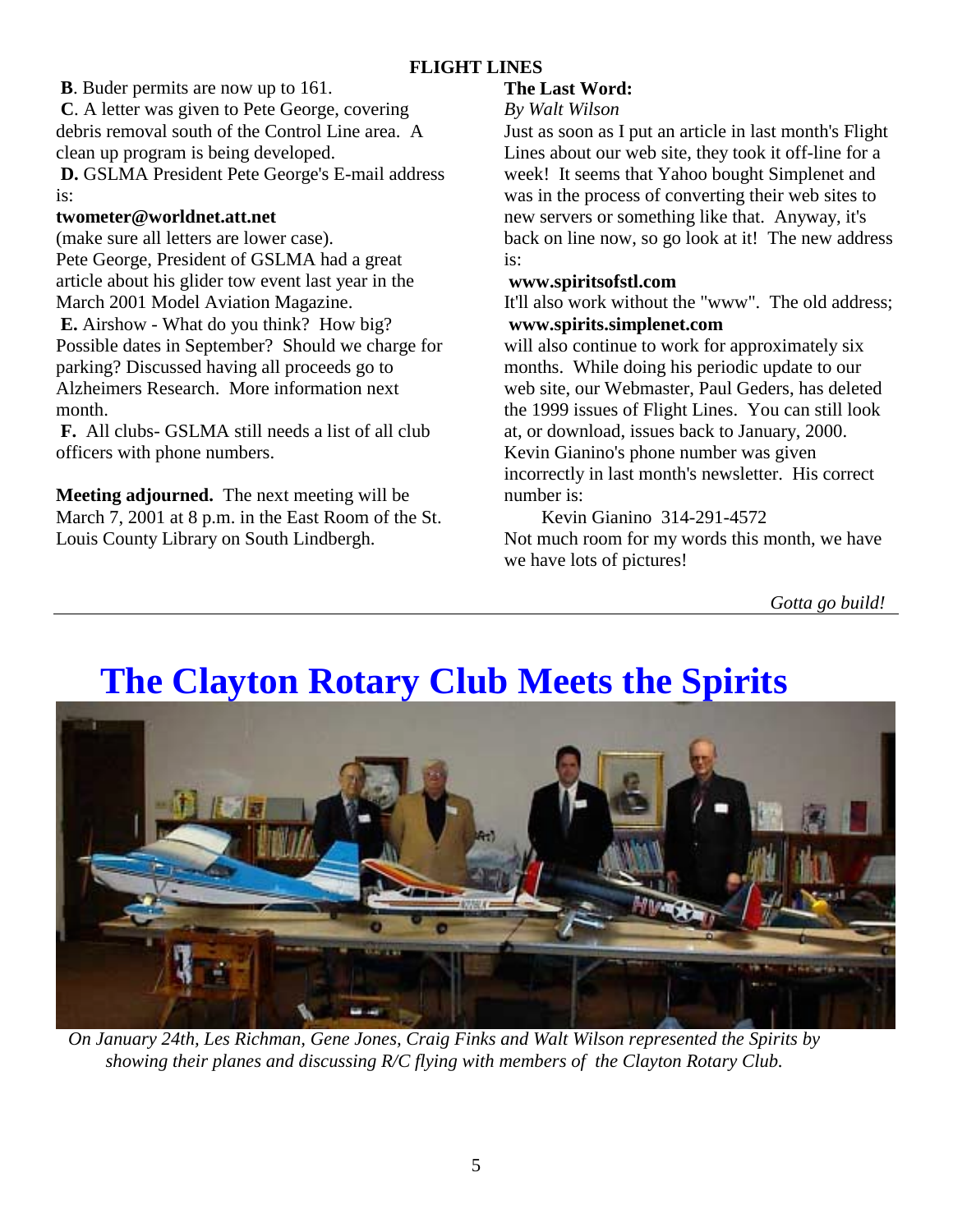

*Craig Finks speaking about Radio Control flying, the Spirits and how popular R/C flying has become.* 

#### **SPIRITS SHOW R/C PLANES TO ROTARY CLUB**

*By Walt Wilson*

Representatives of The Clayton Missouri Rotary Club invited Craig Finks to give a presentation on Radio Control flying to their organization on January 24th. The meeting was held at the Ethical Society building on Clayton Road. Craig organized the presentation and gave an excellent speech on the subject. The Rotary members asked questions of Craig and the three other Spirits members who brought their planes. Approximately 70 Rotarians attended and most seemed very impressed with what they saw. The presentation and question-answer session lasted a little more than an hour. Questions including "What other uses do R/C planes have than just having fun?", "How much do they cost?", and "Where can I get one?" were asked and very capably answered by Craig and the other Spirits. Dice Cowger, the Newsletter Editor of the Wright Flyers R/C Club, is a member of the Rotary and was also present.



*Walt Wilson showed his P-47 M. It's built from a 1/8-scale Top Flite kit. It's powered by an O.S. 1.20 FS engine has Robart pneumatic retracts and operating flaps. The radio is a Futaba 6XA with seven servos.* 



*Craig Finks and his World Models P-51. It's powered by a Thunder Tiger .61 and flies very well.*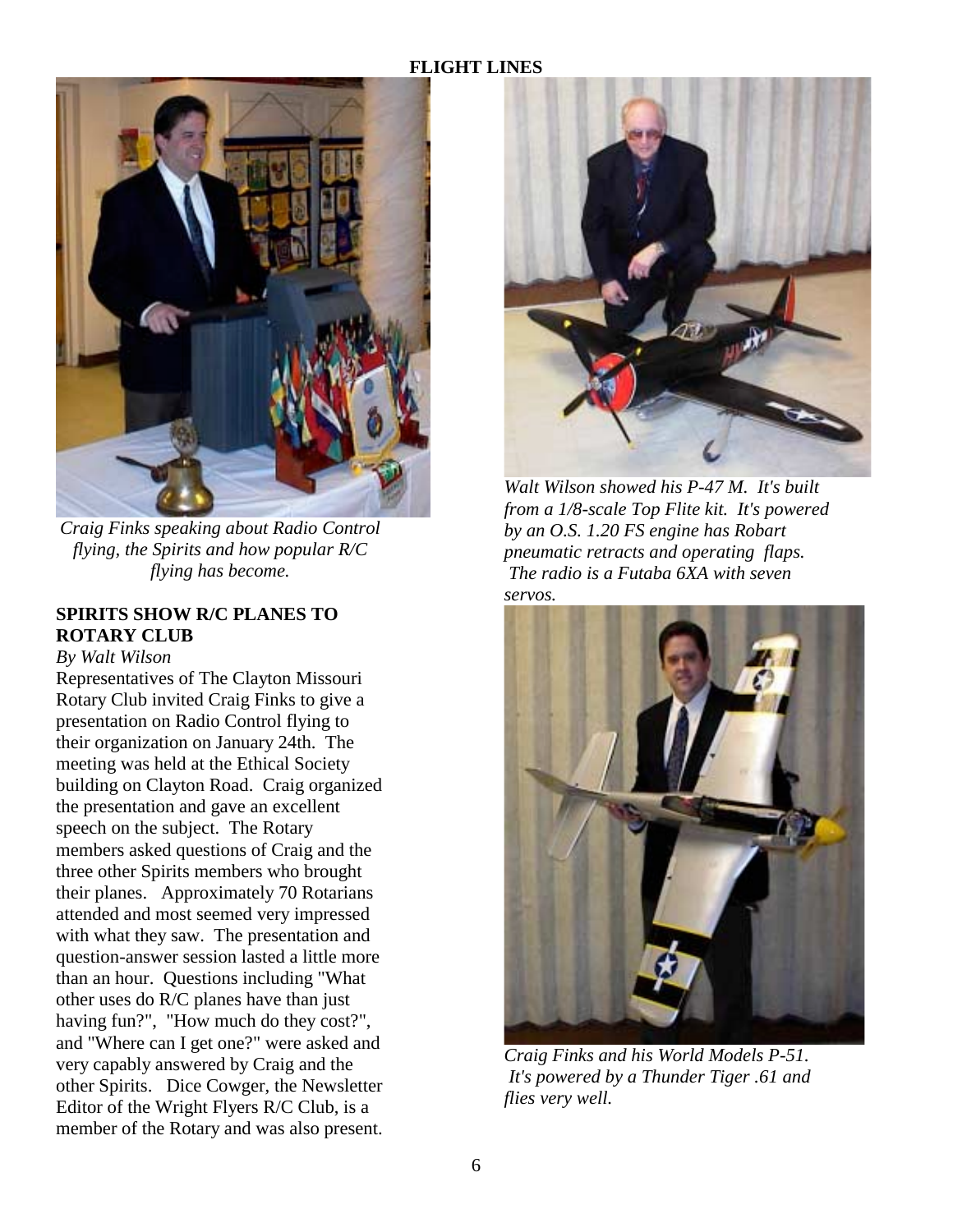

*Gene Jones and Les Richman with Les' giant scale Citabria. It has an O.S. BGX -1 3500 for power and features include a self-starter, on-board ignition, navigation and strobe lights, smoke and, oh yeah, he says it flies good too! Rotarians repeatedly asked us to start and fly one of the planes. Flying, of course, was impossible but Les placated them by cranking the engine with the internal starter.*



*Much interest eemed to have been generated by the presentation. After the meeting, Rotarians looked the planes over and asked many questions.*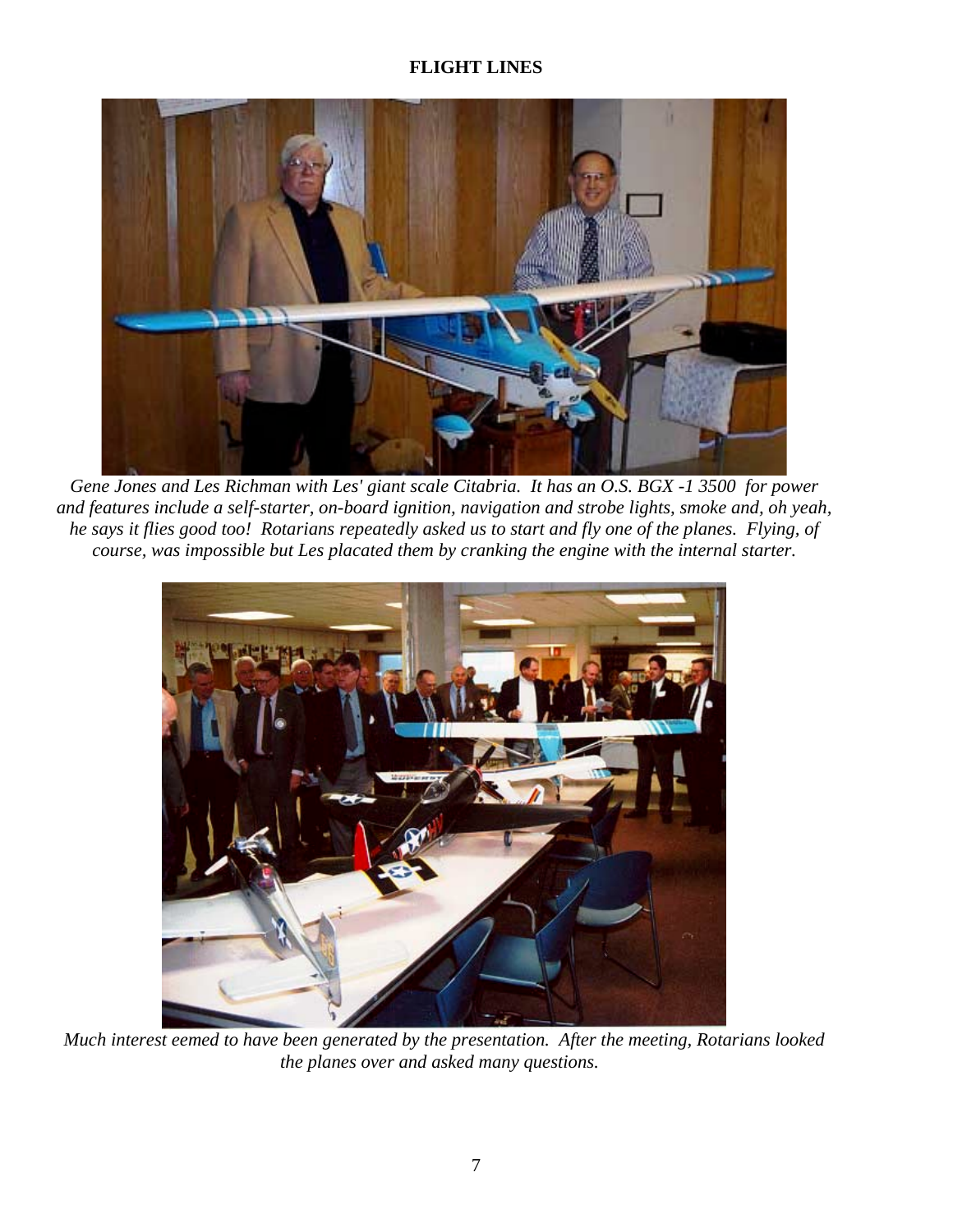### **FLIGHT LINES**  *The Spirits of St. Louis R/C Flying Club, Inc.*  **and the BOEING EMPLOYEES' R/C MODEL AIRPLANE CLUB, INC. – ST. LOUIS**

# SWAP MEET

## **SATURDAY-** *MARCH 24, 2001*

**Boeing - Bldg. 33, Corner of Lindbergh and McDonnell Blvd.**  *ADMISSION \$4.00 - CHILDREN UNDER 12 FREE*

#### HOBBY SHOPS SET-UP AT 10:30 A.M. INDIVIDUALS WITH SOMETHING TO SWAP/SELL AT 11:30 A.M. ALL OTHERS AT 12:00 noon

**CONTACTS: Anna Nolle**; 314-298-8664, e-mail: **[nollea@yahoo.com](mailto:nollea@yahoo.com)**  or **Jim Wortkoetter**; Daytime 314-233-0735, Evenings 636-947-1034

**Table Fees: Two Tables - Free, Third Table: \$10.00, Each Additional Table: \$15.00**



### **REFRESHMENTS: HOT FOOD, CHIPS, SODA**

#### **RAFFLE PRIZE: Futaba 8-Channel Radio**

NEED NOT BE PRESENT TO WIN TICKETS AVAILABLE ONLY ON DAY OF SWAP MEET